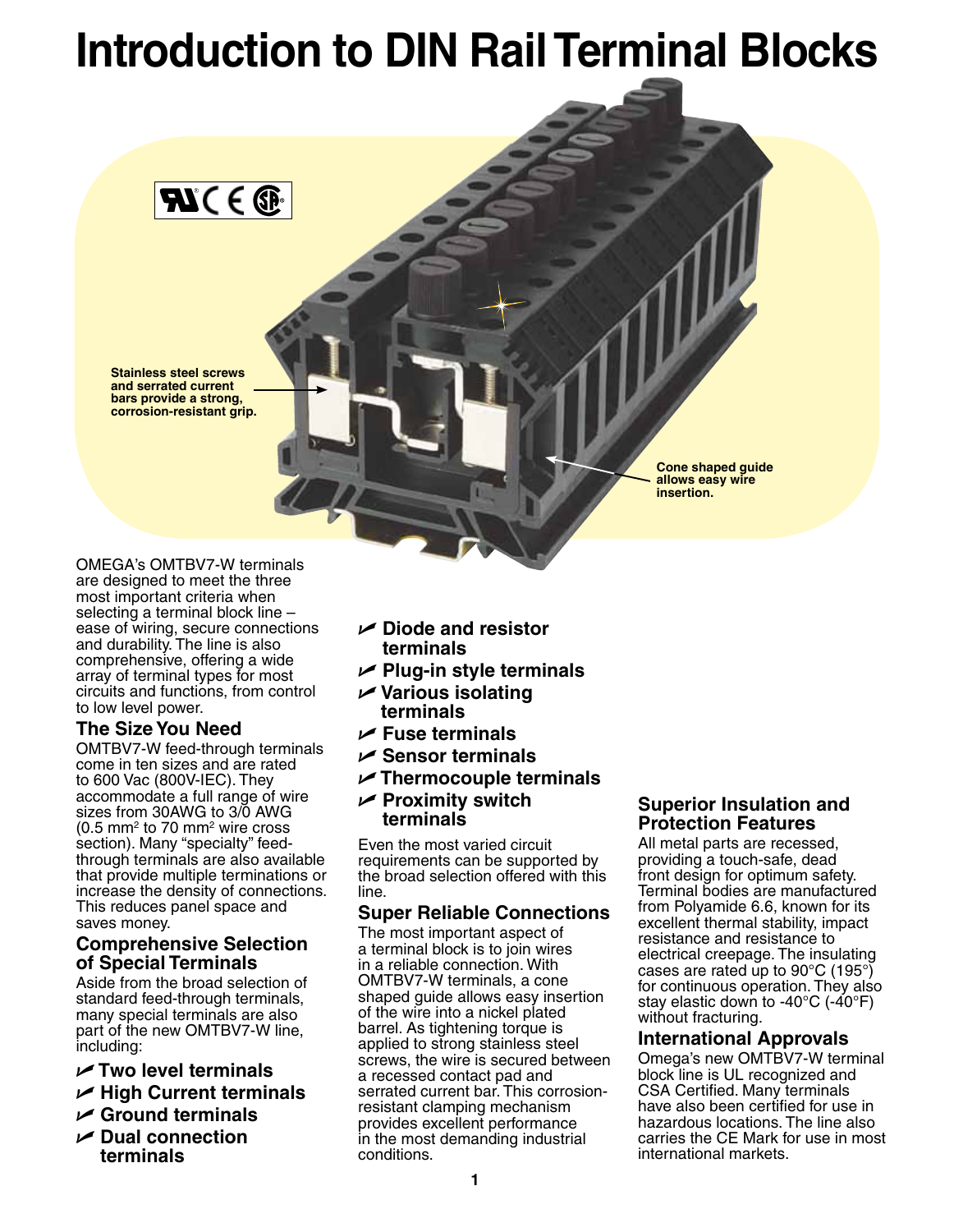# **GROUNDING BLOCKS**



#### **Grounding Blocks**

| <b>To Order</b>                                                                                               |                   |                                                  |                    |                                                  |                   |                  |  |  |  |  |  |  |
|---------------------------------------------------------------------------------------------------------------|-------------------|--------------------------------------------------|--------------------|--------------------------------------------------|-------------------|------------------|--|--|--|--|--|--|
| <b>TERMINAL</b>                                                                                               |                   | <b>MODEL NO.</b>                                 |                    | <b>MODEL NO.</b>                                 |                   |                  |  |  |  |  |  |  |
| Green/Yellow<br>Pkg of 50                                                                                     |                   | OMTBV7-WG4-50                                    |                    | OMTBV7-WG6-50                                    |                   |                  |  |  |  |  |  |  |
| <b>ACCESSORIES</b>                                                                                            |                   |                                                  |                    |                                                  |                   |                  |  |  |  |  |  |  |
| <b>End Barrier</b><br>Pkg of 50 or 10                                                                         |                   | OMTBV7-EB3-Y-50                                  |                    | <b>OMTBV7-EB10-Y-50</b>                          |                   |                  |  |  |  |  |  |  |
| <b>End Anchors</b><br>$-50$ (pkg of 50)<br>-10 (pkg of 10)<br>Screw Type-Normal Duty<br>Screw Type-Heavy Duty |                   | <b>OMTBV7-EA35-50</b><br>OMTBV7-EAH35-10         |                    | <b>OMTBV7-EA35-50</b><br>OMTBV7-EAH35-10         |                   |                  |  |  |  |  |  |  |
| <b>Blank Marking Tags,</b><br>$6 \times 12$ mm<br>$(0.2 \times 0.47^{\circ})$ ,<br>card of 100                |                   | OMTBV7-SM6X12                                    |                    | OMTBV7-SM6X12                                    |                   |                  |  |  |  |  |  |  |
| Pre-Printed Marking,<br>Tabs, Single Digit<br>(0 to 9), stick of 10                                           | OMTBV7-MP         |                                                  |                    | <b>OMTBV7-MP</b>                                 |                   |                  |  |  |  |  |  |  |
| <b>SPECIFICATIONS</b>                                                                                         |                   |                                                  |                    |                                                  |                   |                  |  |  |  |  |  |  |
| <b>Approvals</b>                                                                                              | Œ                 | 77.                                              | EÇ                 | Œ                                                | ЪZ                | EC               |  |  |  |  |  |  |
| <b>Maximum Current</b>                                                                                        | Grounding         |                                                  |                    | Grounding                                        |                   |                  |  |  |  |  |  |  |
| <b>Wire Range</b><br>(Rated Cross Section)                                                                    | #22 to<br>#14 AWG | #22 to<br>#12 AWG                                | $4 \, \text{mm}^2$ | #22 to<br>#10 AWG                                | #22 to<br>#10 AWG | $6 \text{ mm}^2$ |  |  |  |  |  |  |
| <b>Wire Strip Length</b>                                                                                      |                   | 11 mm $(0.43")$                                  |                    | 12 mm (0.47")                                    |                   |                  |  |  |  |  |  |  |
| Recommended<br><b>Tightening Torque</b>                                                                       |                   | 0.7 Nm (5.6 to 6.8 lb/in.)                       |                    | 0.7 Nm (5.6 to 6.8 lb/in.)                       |                   |                  |  |  |  |  |  |  |
| <b>Density</b>                                                                                                |                   | 166/m (50 pcs./ft)                               |                    | 142/m (43 pcs./ft)                               |                   |                  |  |  |  |  |  |  |
| <b>Insulation Temperature Range</b>                                                                           |                   | -40 to 90 $^{\circ}$ C (-40 to 195 $^{\circ}$ F) |                    | -40 to 90 $^{\circ}$ C (-40 to 195 $^{\circ}$ F) |                   |                  |  |  |  |  |  |  |

*Ordering Examples: OMTBV7-WG4-50, grounding block, package of 50, and OMTBV7-EAH35-10, end anchors, package of 10. OMTBV7-WG6-50, grounding block for #22-10 AWG, package of 50.*